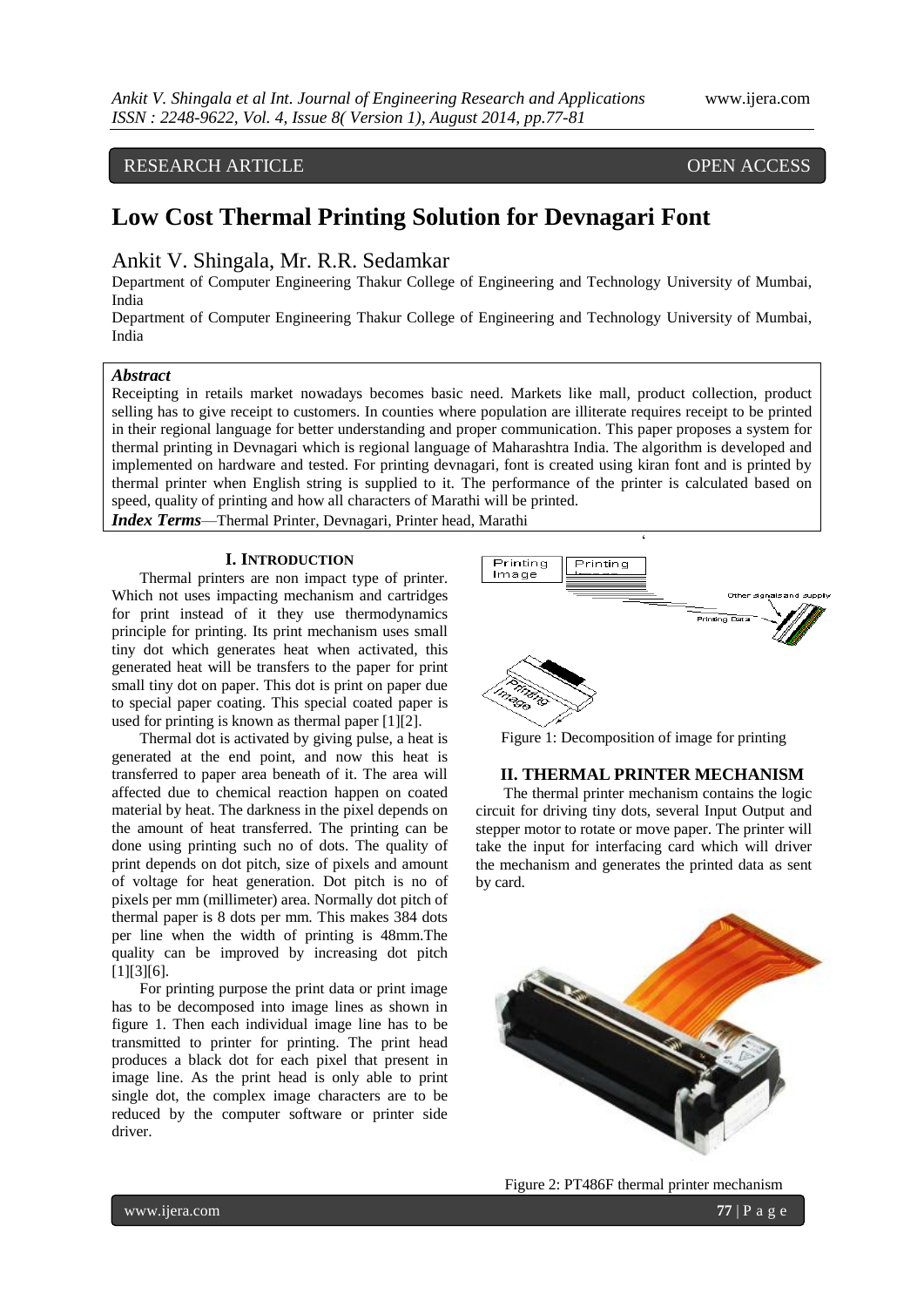The fig. 2 shows the PT486F thermal printer mechanism from PRT Technology which has paper loading mechanism using stepper motor and 90<sup>°</sup> vertical paper feeding. This printer mechanism is used for designing and testing.



# **III. CURRENT PRINTING SYSTEMS**

Figure 3: Block diagram of thermal driver and printer

Block diagram of thermal printer mechanism and driver card consists of

- 1. Power supply block which will provide the supply voltage to work by all components.
- 2. Microcontroller generates control signal, decomposing information that has to be sent to printer, input string or image for printing.
- 3. Stepper motor driver logic: it will drive the stepper motor present insight the thermal printer mechanism. 4 phase stepper motor will be moved in forward side after each line print.
- 4. Temperature sensor provides the temperature at dots of head and paper sensor will detect the presence of paper.
- 5. Shift register and latch register are used for the latching of data send by the microcontroller

Thermal printer driver will prints the English, Chinese and some other font. Printing in other languages required special character set generation and algorithm to convert normal string to that font. The devnagari font is printed by Personal Computer (PC) side software where the decomposition job will be carried out by software and decomposed data has to be given to printer. But this will not work when the printer accept the serial data for printer. As the drivers created for the printer are universal this accepts the serial data for printing [7].

To print data in English the driver designing will follows the following steps:

- 1. Font Selection: Select the type of font which has to be used for printing. The font type can be any normal font like Arial, times new roman etc.
- 2. Once font has been selected the character set of that font needs to be created. The character set is collection of matrices of individual characters. Each matrix contains the pixel information for representing that character. Which pixel has to be

set or which has to be not set. The size of matrix depends on the height and width of the characters requires and the no of dots present in print head.

- 3. The character set is stored into non volatile memory. The data stored is access based on their ASCII value. The matrix of 'A' will be accessed by ASCII value 65.
- 4. Printing takes place as string for printing has been received. When string comes pixels information for complete string is formed by selecting individual bitmap pixel of each character by their matrix accessed by ascii value of characters. Now generated information for printing is decomposed in to no of lines. Each line contains the information of pixel has to be set or unset in that line. Each line is send to the printer for printing.

### **IV. PROPOSED DESIGN**

Proposed system will reduced the cost in electronic driver design for printer and also supports the devnagari language for printing. For the development system uses 8051 based microcontroller, stepper motor driver and power supply component for printer driving. It also provides design methodology to design driver card which will prints the data in devnagari language. The driver card design will follow the similar steps of designing thermal printer. The steps for system development methodology are:

### **1. Selecting devnagari Font:**

Devnagari font Kiran is selected for printing in devnagari in proposed system. This font is non Unicode type of font when used in PC but here its used as reference for creating character set.

|                   |   |                     |                         |                     |              |   |   |                         |   |                      |                |                         |   | $\check{ }$               |   |    |              |                           |                |         |              |                |              |           |              |  |
|-------------------|---|---------------------|-------------------------|---------------------|--------------|---|---|-------------------------|---|----------------------|----------------|-------------------------|---|---------------------------|---|----|--------------|---------------------------|----------------|---------|--------------|----------------|--------------|-----------|--------------|--|
| 5                 |   |                     | @                       | $\circledcirc$      | #            | S | s | ₹                       | % | τ                    |                | $\hat{\phantom{a}}$     | & | $\overline{\overline{s}}$ |   | ॐ  |              |                           |                |         |              |                | ÷            | ह्य।      | <b>Back</b>  |  |
| $\mathbf{A}$<br>, |   |                     |                         | Ģ                   | 3            | 3 | 4 | $\boldsymbol{g}$        | 5 | 4                    | 6              | ٤.                      | 7 | $\mathbf{Q}$              | 8 | ι  | 9            | $\circ$                   | 0              | $\circ$ |              |                |              | हृ        | <b>Space</b> |  |
| Tab               | ω | £                   | W                       | 7                   | E            | 叉 | R | $\epsilon$              |   | ट                    |                | ĸ                       | U | $\alpha$                  |   |    | O            |                           | P              | 弬       |              |                |              |           |              |  |
|                   | a | ৼ                   | W                       | $\overline{\infty}$ | e            | ⊽ |   | ₹                       |   | ٢                    | ۷              | τ                       | u | $\bullet$                 |   |    | $\mathbf{0}$ |                           | D              | τ       |              | दु             |              | $\bar{2}$ |              |  |
| <b>Caps</b>       | A | $\overline{3}$      | s                       | y                   | D            | ड | F | ₩                       | G | E                    | ۱н             | 3                       | J | डु                        | Κ | रू |              | ळ                         |                | t       | $\mathbf{u}$ | $\blacksquare$ | <b>Enter</b> |           |              |  |
| Lock              | a |                     | s                       | ∓                   | d            | द |   | फ                       | g | т                    | h              | ह                       |   | ᢎ                         | k | क  |              | $\overline{\overline{c}}$ |                |         |              |                |              |           |              |  |
| <b>Shift</b>      | z | ढ                   | X                       | 4                   | $\mathbf{C}$ | छ | ۷ | $\overline{\mathbf{v}}$ | B | Ŧ                    | N              | $\overline{\mathbf{u}}$ | M |                           |   | ≺  |              | >                         | $\overline{2}$ | 7       | <b>Shift</b> |                |              |           |              |  |
|                   | z | $\overline{\sigma}$ | $\mathsf{I} \mathsf{x}$ |                     | c            | 玉 | v | $\overline{c}$          | b | $\overline{\bullet}$ | $\overline{p}$ | ÷                       | m | Ŧ                         |   |    |              |                           |                |         |              |                |              |           |              |  |

Figure 4. Keyboard layout of KIRAN font

Proposed system used this keyboard layout for printing in devnagari. This keyboard layout is converted into the ascii bitmaps for each character.

2. Generates the character set for the selected font based on ASCII characters.

In this steps the matrix vector is created for each character which is shown in keyboard layout is generated in the form on 32x16 matrixes. Where corresponding data in matrix represent the dot is present in the paper or not. Each character is stored in 32x16 pixel or dotted matrix. The text character is divided into three parts upper zone, middle zone and lower zone. The upper part is above the headline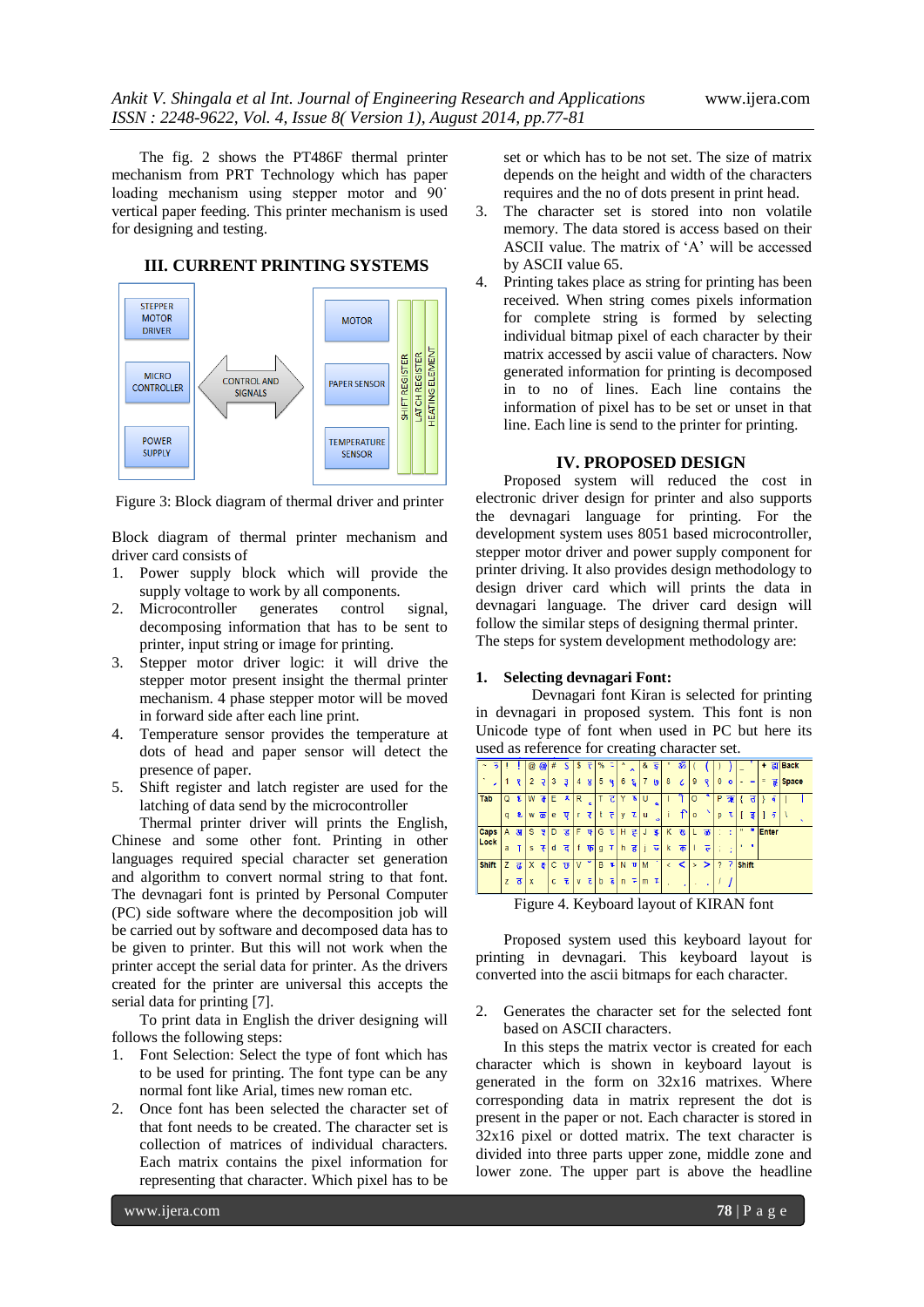which is known as "shirorekha" in Marathi and headline in Hindi. Fig 5 Shows these three division and pixel used by each portion in the character map.[4][5]



Upper zone is used by character which is above the bar in devnagari font. While generating the character set for this type of character is only in above 8x16 matrixes. The example of characters which is resides in upper zone shown in Fig. 6.



Figure 6: Upper zone characters

Middle zone character are the basic characters like 1 2 3 4 5 6 7 8 9 0 A k K g G c C d D t h m N Q e r " etc. These characters are formed insight the 16x16 pixel in bitmap. Figure 7 shows " 1 2 and k" in middle zone.



Figure 7: Middle Zone characters

Lower zone is used for creating vowels and consonant characters. Which are shown in Fig. 8.



Figure 8: Lower Zone character

3. After the character is generated this will Now stored into nonvolatile memory storage. In proposed system data is stored into 16 column wise matrix of size [128][4]. Where the index 128 represents the no of ascii chars used for printing and 4 is no of bytes used for representing single column of print data. 4 bytes of information stores the 32 bits of each row and 16 represent the no of columns in each character formation.

4. Proposed system also generated [128][2] array for shifting logic. This is used for shifting column information between two characters. There are two shifting is required. Pre-shift is used when character has to be pre-shift by some column value and post shift used for post shifting the column information.

When the input string "Aa" comes it has to print "Aa". For this when A comes it will pick up bitmap "A" from memory it has pre and post shift value of 2 pixel i.e. for leaving small space. when "a" comes it has bitmap "a" so it has to be shift 8 columns left side so it can combine with "A" and forms "Aa" otherwise it will look like "A a"

5. In last step this generated information is decomposed into image line, each of which is given to printer for printing.

### **V. ALGORITHM**

The algorithm is divided into two functions. Printmarathitext function is used to generate the information in Marathi from the text given as input. Function: Printmarathitext

Input: Text to be printed

Output: Marathi information for printing

- 1. Begin
- 2. //Printing is divided into four parts.
- 3. Initialize PIXEL\_ARR[1.384]=0;

www.ijera.com **79** | P a g e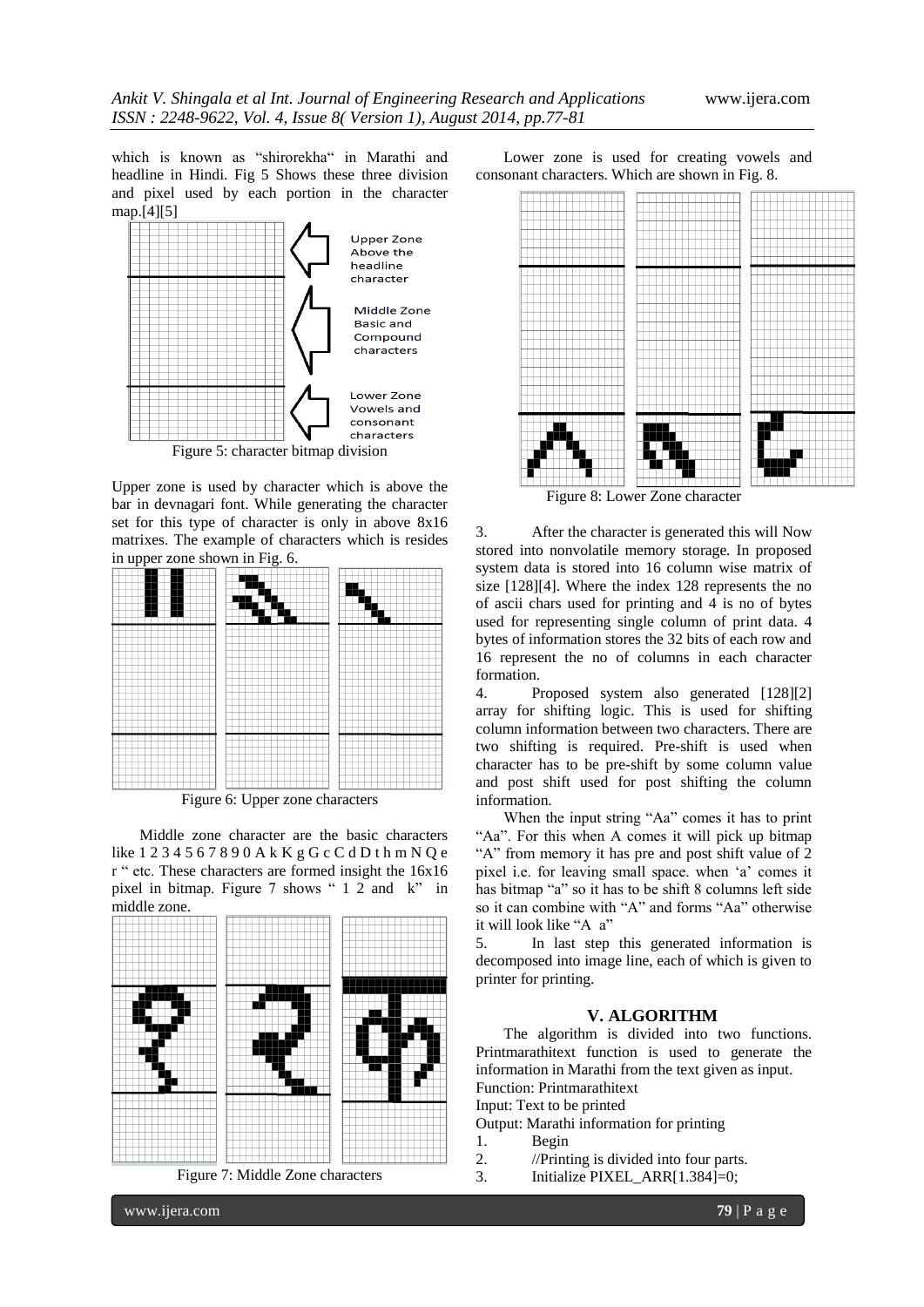| 4.     | for(i=0;i<4;i++)                     |
|--------|--------------------------------------|
| 5.     | fill_marathi_buffer(i);              |
| 6.     | line count = $0$ ;                   |
| 7.     | While(1)                             |
| 8.     | Print_Dotted_line();                 |
| 9.     | //prints single dotted line of $384$ |
| pixels |                                      |
| 10.    | If line_count $> 7$                  |
| 11.    | <b>Break</b>                         |
| 12.    | While end                            |
| 13.    | End for                              |
| 14.    | End                                  |

Fill\_marathi\_buffer(part\_division) Input: part devision,print message Output: dotted line for the part\_division 1. Begin 2. BUF\_PRINT[0...7][0...47]=0; 3. BAR\_MSG[0..383]=0; 4. Ptr=0; 5. While ptr<384 and max\_char\_line<48 6. j=j-pre\_shifting\_value;//Shifts pointer left 7. While(col count<16) 8. BAR\_MSG[j]=Retrive Column information 9. col count $+$ ; $j+$ ; 10. While end; 11.  $i=j-post shift$ ; //no of pixel to shift right 12. . End while 13. If(j<384) 14. **BAR\_MSG[j]=0;** 15.  $J_{++}$ ; 16. End if; 17. End

The print dotted line is used for printing single line of 384 dots. The data is sent by controller to the printer for printing.

### **VI. PROTOTYPE AND RESULT OUTPUT**

For the prototype we have used the PT486F thermal printer mechanism form PRT Technology. It has low voltage operation, compact in size and low weight, high resolution printing with 8 dots/mm and best advantage is very low noise as compared to impact type printers. Driver circuit has been developed which will drives the printer mechanism and prints the devnagari script.

The below are the images which is printed in devnagari language using the developed system.



Figure 9: Daily milk collection slip in devnagari

| श्री सिद्मिविनायक बिसुर | दुध संकलन अहवाल |                              |
|-------------------------|-----------------|------------------------------|
|                         |                 | दिनांक: 0१/0१/१४ शिफ़ट: सकाल |
| सभासद क्र. लिटर         |                 | फॅट                          |
| 8832                    | 080.0           | 89.9                         |
| 0034                    | 009.0           | 04.4                         |
| 8888                    | 000.9           | 85.8                         |
| 8885                    | 000.9           | 95.9                         |
| 8883                    | 009.0           | 04.4                         |
| 8888                    | 004.4           | 88.8                         |
| 9884                    | 009.0           | 89.8                         |
| 8858                    | 009.0           | 84.8                         |
| 3998                    | 009.0           | 84.8                         |
| 9858                    | BC.8            | 88.8                         |

Figure 10: Total milk collection slip

| श्री सिद्रिविनायक बिसर<br>दुध विक्री अहवाल                                            |  |
|---------------------------------------------------------------------------------------|--|
| दिनांक: 0१/0१/१४ शिफ़ट: सक्कल                                                         |  |
| सभासद क. प्रकार लटर                                                                   |  |
| 8884 楼村 884.8<br>8992 774 884.8                                                       |  |
|                                                                                       |  |
|                                                                                       |  |
| श्री सिद्धिविनायक बिसुर                                                               |  |
| दैनंदीन अहवाल                                                                         |  |
|                                                                                       |  |
|                                                                                       |  |
| दिनांक: ०१/०१/१४ शिफ़ट: सकाल                                                          |  |
| म्हेस गाय एकुण<br>दुध संकलन : 0.0 १८.० १८.०                                           |  |
|                                                                                       |  |
| दुध विक्री : 0.0 0.0 0.0<br>शिल्लक दुध : 0.0 १८.० १८.०<br>दुध संकलन झालेले सभासद : 03 |  |





Figure 12: string printed in English and devnagari